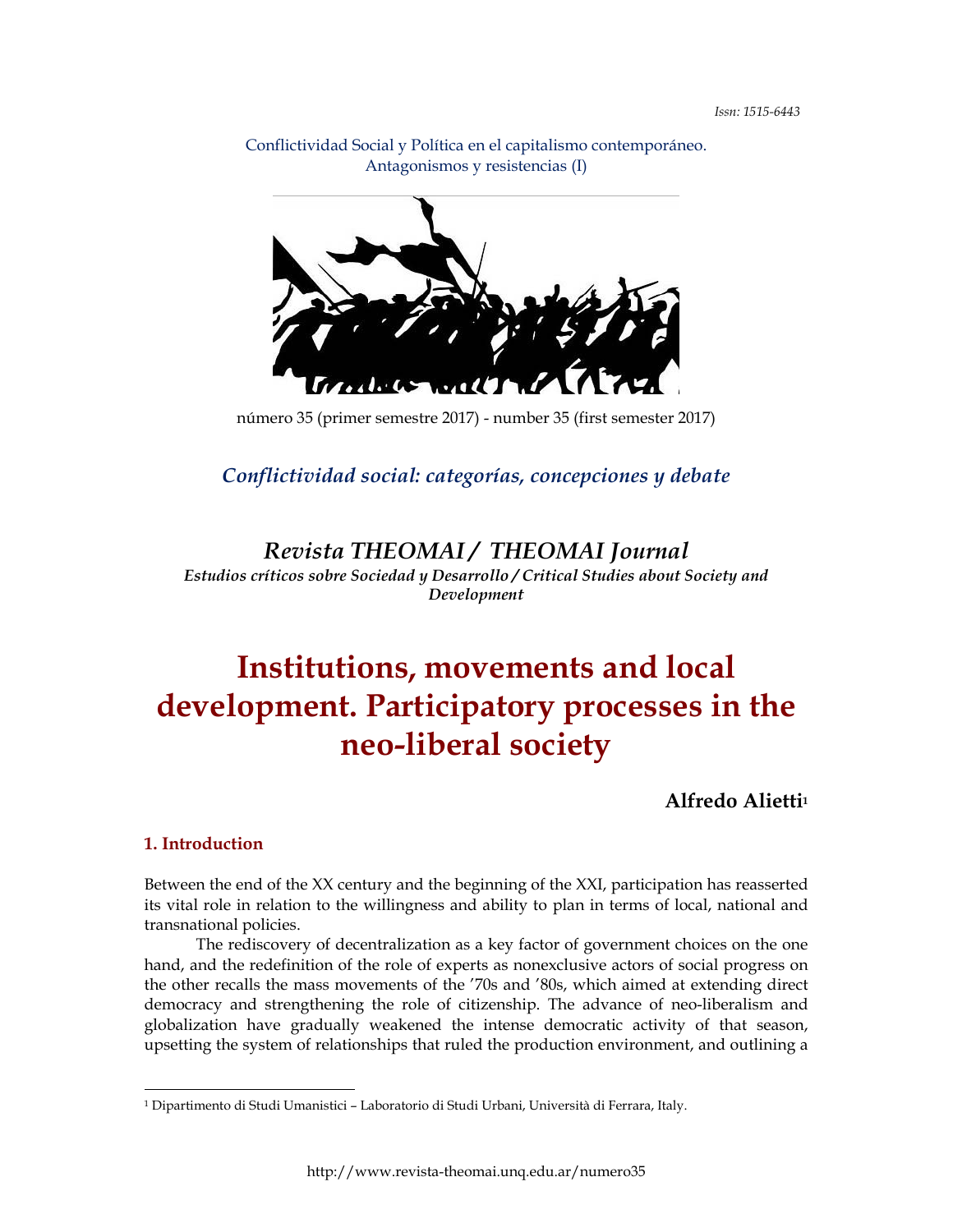primer semestre 2017 / first semester 2017

different scale of values within society, mostly oriented towards individualism and consumption.

The social movements that took their turns one after another in the last decades, particularly in western societies, have suffered the negative effects of neoliberal policies, with the consequent weakening of their ability to rise against increasing inequalities and exclusion processes. In his in-depth analysis of the metamorphosis of the social question, Robert Castel explains the expression "negative individualism" as the result of a privatization process of the risks of exclusion and vulnerability, along with the reduction of aggregation and political mobilization opportunities (Castel, 1995: 2004)2. At the same time, the downgrading of representation demonstrated by the underrating of the political system contributed to generating a major crisis of the historic democratic order, defined by Balibar as "dedemocratization" (Balibar, 2012). Within this *frame* of redefinition of the political, social and economic landscape, characterized by less aggregation and a clearer idea of governments' inefficiencies, a new paradigm of public action comes out, focused on the rediscovery of the thaumaturgic virtues of participation.

To that effect, an important step forward is the introduction of the concept of "governance"3, which emphasizes the role and function of local intermediary parties (*stakeholders*), able to overcome the standstill situation and to promote citizens' involvement, on grounds of the complexity and proximity of the emerging issues. These actors, who can be referred to under the articulated and confused label of "civil society", are identified as "low threshold" representatives of particular interests. This change in western democracies from a vertical government perspective (*government*) to a horizontal perspective (*governance)* defines the new trends of public agencies, becoming the *sine qua non* criterion for more effective and efficient actions.

During the 80's, this change in participation also occurred to a large extent within the main international organizations: the World Bank, the International Monetary Fund (IMF) and the European Union programs regarding a variety of institutional actions, related to urban regeneration, welfare redefinition, reconstruction of socio-economic policies, sustainability policies, struggle against mechanisms of exclusion.

As a result of this democratic line of thought, a wealth of neologisms have come out in succession: "people-centred development", "state-society synergy", "participatory democracy", "grassroots development" are just a few among the most used and best known (Penderis, 2012). More specifically, during the 90's, some analysts promoted heated debates on the institutionalization of participation by those supranational agencies (Hickey, Mohan, 2004; Williams, 2006).4. In particular, they underlined the implicit relationship between the consensual rhetoric on participatory practices and neo-liberal interests (Penderis, 2012).

The institutionalization of participation as an example of *democratic renewal* (Sanderson, 1999) has sparked off an intense debate over the most proper ways to preserve a dynamic balance among the fight against poverty, widening of citizenship rights and economic growth, while taking into account the "information and project resources of the policies beneficiaries" (Balducci, 1995).

<sup>2</sup> The famous sentence attributed to Margaret Thatcher "there is no such thing as society" is a very clear example of the change of the neoliberal paradigm.

<sup>3</sup> About the concept of governance, see Le Galés (2002).

<sup>4</sup> In 2001, the World Bank's "World Development Report 2001/1: Attacking Poverty" puts forward a vast project called "The Voices of the Poor" aiming at representing the visions of the poor directly within the development policies (World Bank, 2001).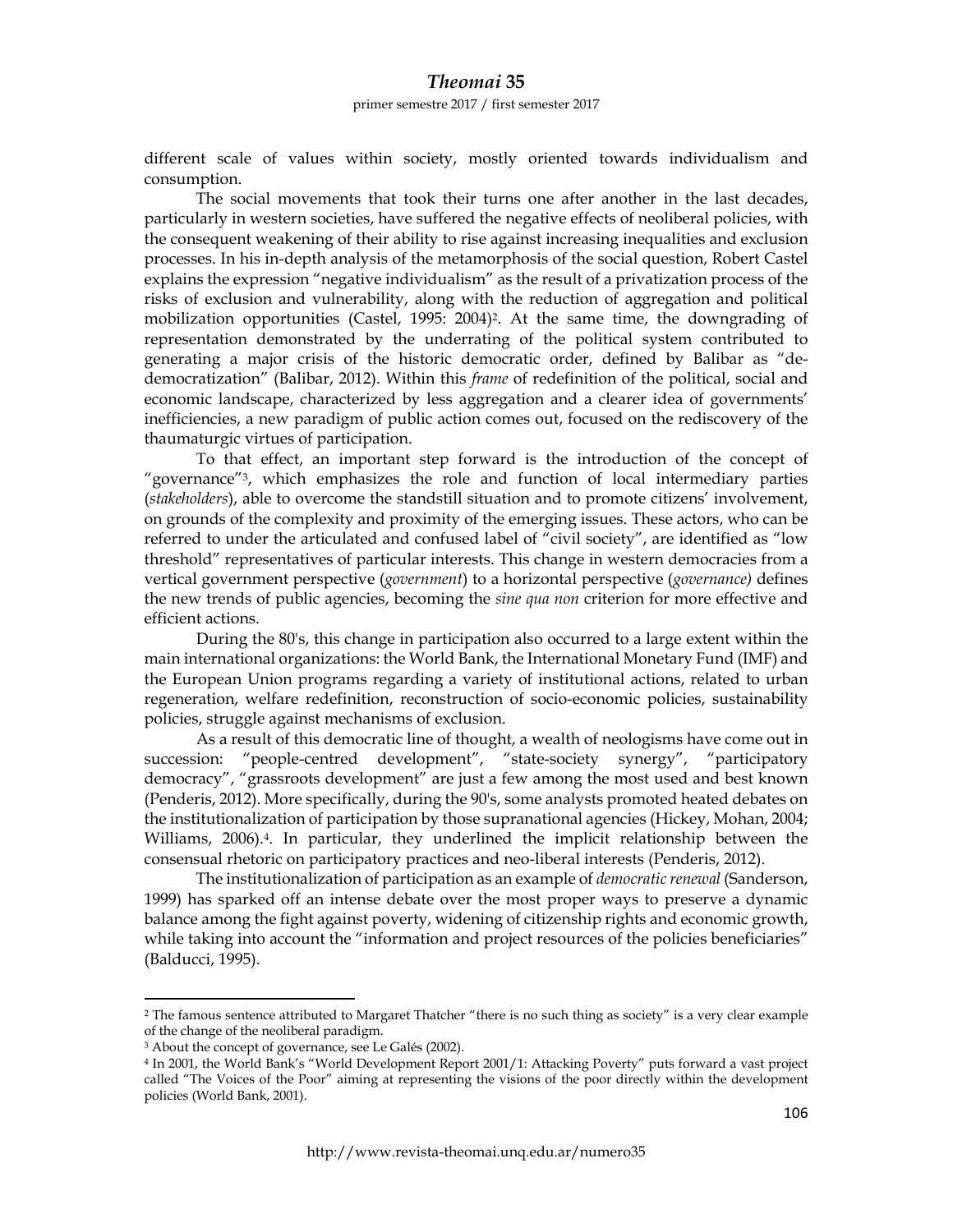#### primer semestre 2017 / first semester 2017

In particular, the numerous supranational and national programs adopted show in fact that the participatory mechanism can be activated without a careful consideration of the fact that it will fit into a pre-determined structure of inequalities and power that can determine its positive or negative outcomes. As Pizzorno points out, each person brings, at least potentially, into their participation experience the differentiation and inequality factor of their position within the private interests system (Pizzorno, 1993: 89).

This analysis highlights a sort of de-politicization of collective actions that creates a common ground for political actors in general and the community to act according to the principles of the new power configuration (Alietti, 2005). As a consequence, the merely political and conflictual process that could arise from the confrontation of preferences and choices is labelled as the remaining of ideological differences, a disturbing element if not one that causes divisions (Hogget, 1997; Stevens, Bur, Young, 1999; Cleaver, 1999). According to some experts, this is a limited review of de-politicization. For instance they underline that participatory development does not involve any pre-determined *outcomes*, and this may generate unintentional effects, such as opposition spaces and situations that create the opportunities for a re-politicization (Williams, 2006: 565). Unforeseen tensions are undeniable, and they deeply modify the procedures and goals that were initially assumed, however, the main purpose remains unchanged, i.e. the delegitimization of conflict as a means of empowerment, that can be replaced by the acceptance of participation.

Furthermore, the neo-communitarist principle of this strategy, with its exaltation of the role of civil society and of the supremacy of social cohesion, properly reflects one of the strategies of the dominant global neo-liberalism (Jessop, 2002)<sup>5</sup>. Ignoring this problematization involves the risk of a rhetoric that does not lead to any institutional and political practice of re-distribution of the decision-making power, for the purpose of the actual exercise of democracy. Power, its specific nature and its different facets and levels (international, national and local) essentially appear to be hidden (Cooke, Khotari, 2001).

In the wake of Gramsci's well known categorization, there is a hint that the participatory paradigm as such may be the ground for a cultural hegemony, meant to preserve the status quo, rather than becoming a concrete opportunity to claim and support the demands of new civil, social and political rights. Other issues which need careful consideration arise. Firstly, the combination of hyper-localism and technicism of participatory projects. The local scale can rightfully be seen as the main scope of intervention, nevertheless whenever the impacts of socio-economic macro policies are disregarded, as well as the impacts of weak public institutions reducing the political chances of emancipation, this *rescaling* turns into hyper-localism (Alietti, 2005).<sup>6</sup> Secondly, the definition of the technical and operational aspects of such instrument, which is by its very nature guarantor of neutrality, is often a challenge. As a consequence, foreshadowing this "participation technology" ideally and operatively reflects a depoliticization strategy. In other words, there is a tendency to treat participation as the working project's technical method, rather than a political *empowerment* methodology (Hickey, Mohan, 2005: 242).

The problem, which will be discussed in the following paragraph, is to develop participatory mechanisms that are not just a sum of factors, but rather a multiplication, the results of which feed a real transformation process. We will try to understand whether a redefinition of institutional and public practices may include in fact, not only in words, the value and expression of social and political participation, beyond the specific features of the

<sup>&</sup>lt;sup>5</sup> For a detailed analysis of the bond between participation and neo-liberalism, on Jessop' model, see Moini (2012).<br><sup>6</sup> On the debate about the scale of interventions and local dimension see Moini (2012).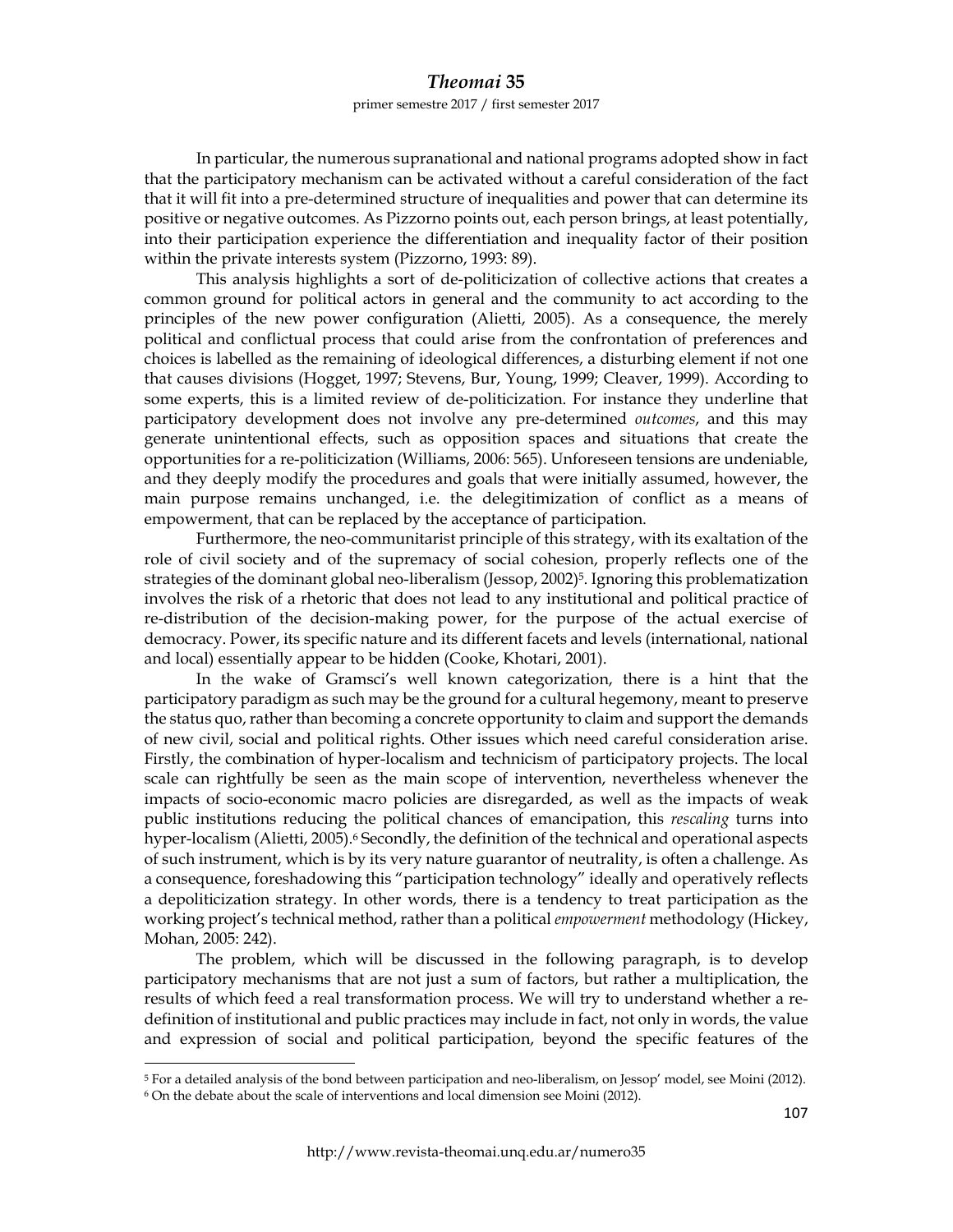#### primer semestre 2017 / first semester 2017

intervention. The purpose of this work is to theorize a different institutionalization process of participation, which may contribute to support and guarantee the bottom-up individual and collective mobilization capabilities, recognizing their specific nature and more general input into outlining the alternatives and effects of neo-liberal socio-economic macro policies.

#### **2. Participation criteria and levels**

The first step to be taken is defining what we mean by participation. As stated by Ceri (1999), a reflection on this term reveals a lack of conceptual clarity, due to its widespread use in social sciences and in politics7.

The distinctive historic, social and cultural features within which it occurs and its possibilities of application to a wide range of areas involving collective action call for a proper theoretical approach, in order to reflect its multidimensionality. When talking about participation, we risk muddling up the different levels of social reality we refer to, in other words we risk failing to analyze the whole of specific features that determine the meaning we want to assign to the term. Echoing Ceri's analysis (1999), from a sociological perspective, the dimensions of social participation are so many and such that associating rather diverse phenomena just *on the basic idea that participation equals sharing the same experience with someone else* is not enough.

What makes a difference between action models based on a specific shared experience (such as the cooperative, solidaristic and/or ritualistic action) from a proper participatory model is that the latter is capable of envisaging and actuating a change in socio-political conditions, upon which the asymmetry of power relations is based (Ceri, 1999), and of creating a wider space where priorities, strategies and decisions can be shared or negotiated, taking into account different interests and visions of the world.

Under this perspective, participation acquires a clear "political" meaning, emphasizing its social ground, coordination and attitude to shift the balance of power, using different tools from those typical of representative democracy or participation into politics in the strict sense of the word. The question now is the possibility and feasibility (and to which extent) of the key objectives in the new asset of social and development policies. The efforts made to address this question, have helped analyze the different levels of participation, metaphorically represented by the rungs of a ladder, the bottom which being a non-participatory situation and the top the actual involvement. The first ladder proposal was made by the American planner Arnstein in 1969 and counted eight levels, starting from non-participation levels (therapy and manipulation), going through some merely formal levels of involvement, up to *empowerment* which included citizen control, delegated power and partnership.

Delegated power affects the participants' potential to exercise veto rights, assuming a real authority over any decisions, a necessary pre-condition for the next *step* towards the direct control of citizens on all the different stages of the project (idea, plan, direction) (Donzelot, Epstein, 2006). In her general considerations about the ladder, the author focuses on possible roadblocks posed by powerholders as a resistance measure against power redistribution (racism, paternalism) and, on the "have-nots" side, limited socioeconomic infrastructure and knowledge-base (see Penderis, 2012). Arnstein's participation ladder has long been a reference point in the debate on participatory practices. More recently, after criticizing its excessive

<sup>7</sup> In social sciences it is not unusual to encounter other similarly foggy concepts. Ironically one of these is the concept of community, widely used, often going along with the topic of participation, and equally ambiguous.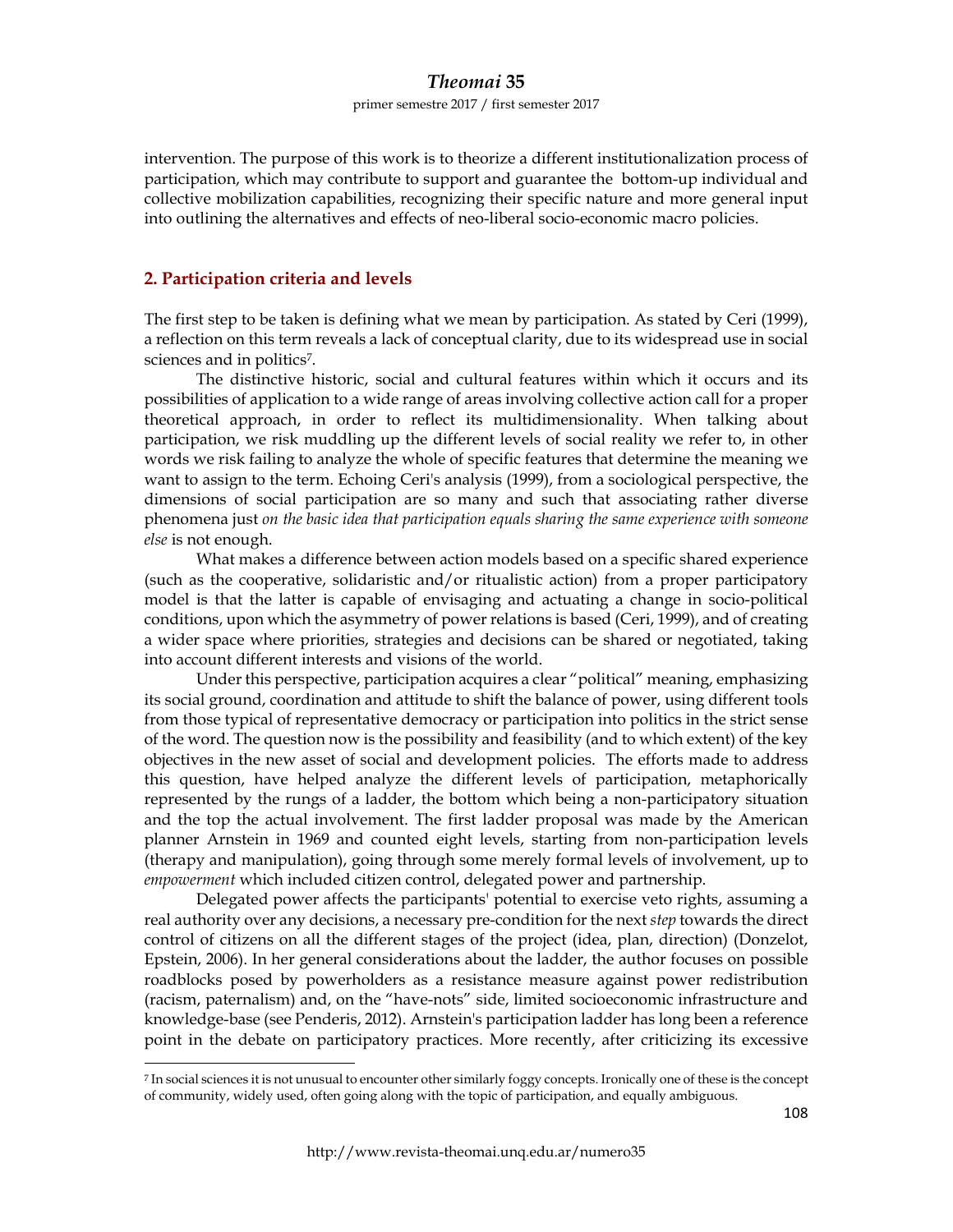#### primer semestre 2017 / first semester 2017

simplicity and failure to discuss the possible spheres of influence and *decision-making* areas in which citizens could be involved, other authors have suggested a different, wider and more complex kind of ladder (Burns, Hambleton and Hoggett, 1994)

Burns, Hambleton and Hoggett's proposal is based on the same premises as Arnstein's regarding the different distances between one rung of the ladder and the other, and also regarding the ideal-typical reality of the model being considered. Beyond wider rungs and the relations between spheres of influence and decision-making arenas, the real difference is a better characterization of the control dimension, which becomes the determining variable of participation quality. As a way to broaden the levels of the new ladder, the participatory model is considered a value in itself whenever control over strategies of choice and over the process is entirely given to the stakeholders.

Despite very different ways of categorization and involvement levels, both theories aim at considering the assumption and/or sharing of power as the core element of participation's efficacy. Besides the scale pattern, the different participatory models are described by Cornwall and Jewkes (1995), as three main types:

- *consultative* which is the most widespread model, in which people are only consulted by experts before any intervention takes place;
- *collaborative* in which people and experts work together on a certain project, conceived, built and controlled by the latter ones;
- *collegiate*, a situation of real participation, in which experts and people, groups and communities work together using their different skills in a process of mutual learning and the involved individuals have a wide control over processes and decisions.

One last example is the participation model proposed by the International Association for Public Participation (IAP2, 2007), encompassing five different levels: *inform*, *consult* and *involve*, which appear to be just superficial descriptions; and *collaborate* and *empower*, which on the contrary represent control methods, with more proactive roles in the definition of priorities and choices (Penderis, 2012).

Even in these last two cases, direct control over the whole process is the main discrimination element, determining a real involvement of citizens, groups or communities. Our study so far suggests that all possible forms of participation are weak if they don't aim at the *empowerment* strategy, achievable with a significant shift of the balance of power in favour of the relevant stakeholders (individuals and communities). This dimension becomes unavoidable and, as mentioned before, the weakness of most theories related to the participatory model is due to a lack of a thorough analysis of power and the institutional mechanisms that could hypothetically redistribute and share it (Atkinson, 1999; Atkinson, Cope, 1997; Stevens, Bur, Young, 1999). According to this observation, understanding participation requires a pre-understanding of power relations between authority and its different "social groups" (or "social classes") and *literature on community involvement is often not particularly thoughtful about this aspect, and would rather hide behind anodyne concepts like empowerment* (Atkinson, Cope, 1997, p. 206)*.*

The assumptions underpinning the concept of *empowerment* are undoubtedly rather questionable, firstly because such a vague concept actually hides often contrasting interests (McArthur, 1995), secondly because of its multiple meanings and fields of application. There are also further problems that can cause the inspiratory principles to be perceived in a negative way, including: lack of trust in the institutions and in the political and government system; past experiences in which consultation did not bring the expected changes; difficulties in participating related to lack of time; lack of correct and extensive information; insufficient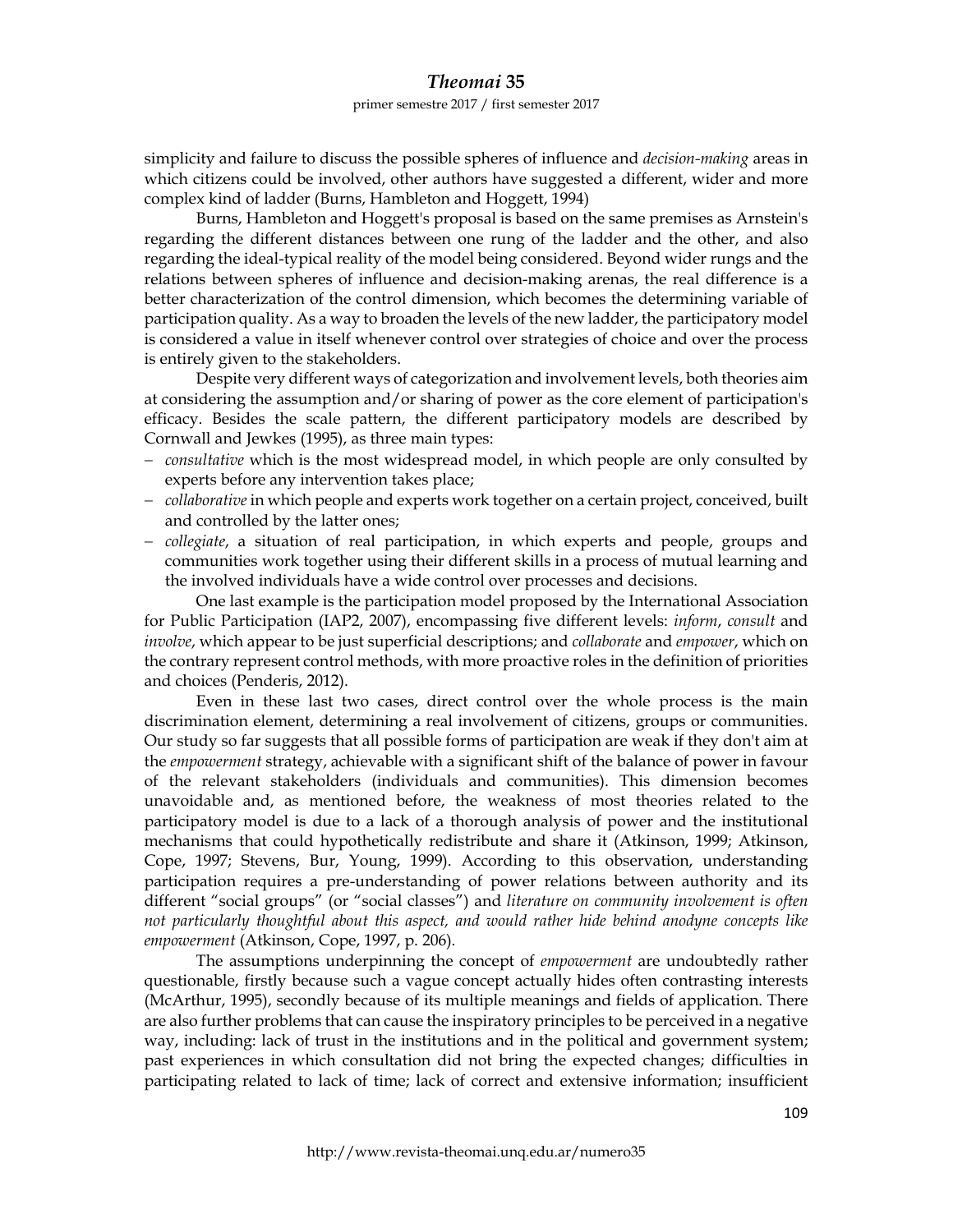primer semestre 2017 / first semester 2017

organization skills of groups; social and economic marginality. Essentially, the political, social, economic and cultural features can or can not underpin involvement and, in some particular contexts, the key variable is the historic heritage of political mobilization and aggregation of interests of a particular local community (Collins, 1997). Following this reasoning, some critical analyses of projects in the field of urban regeneration local policies have highlighted the risk that participation produces perverse effects, such as the failure of certain objectives or the lack of citizens' recognition of the efficacy of participatory practices. This may increase the danger of *dis-empowerment* through a stronger feeling of scepticism in the relationship with institutions and among different groups, the growth of opportunistic behaviours and, as a consequence, the chance of a status quo reproduction (Foley, Martin, 2000; Jones, 2003). As a consequence, we cannot take for granted the association of participation (as described in this work) and the activation of *empowerment* processes. It is therefore essential to clearly define where (context), who (reference unit) and what (objectives) makes up the framework in which they are applied. From our point of view, beyond more or less reliable theoretical considerations, in the promotion of participation due regard should be given to which conditions are and/or can be there to favour a different access perspective to the power to adjust the forms and contents of participation, and the power to choose amongst possible negotiated and legitimized options.

These elements, as well as the above mentioned evaluation scales, place two sets of limits. The first one relates to the extension and intention of participation demands and the perennial problem of "measuring" both in a proper way. In fact, there are no suitable tools to evaluate such a complex system, involving different players with different interests, interacting with each other, plus the impact of contextual variables. Moreover, if a project is to be focused on participation, it should be medium-long term, therefore the conditions linked to the implementation of a possible local action can modify the strategies, alliances and relationships among groups and also the goals that no longer reflect the needs and expectations previously defined. As a consequence, it is rather complex to define objective, universally suitable indicators on the actual involvement of all represented social categories, on the increase of willingness to participate and on the acquisition of necessary skills to change the status quo. The second limit is that the ruling and promotional role of institutions in supporting citizen-oriented spaces and practices is not duly investigated. As has been highlighted, the different institutional contexts in which participation takes place, and the imperatives (or obstacles) related to participation that they produce should be considered as part of the studies on participatory development (Williams, 2006: 566; see also Cleaver, 2001)8. Our introduction highlights that criticisms against the institutionalization of participation in supranational organizations show an ambiguous dynamic, often acting from the top with an assertive and prescriptive approach (*top-down*). As a consequence, the idea of rethinking and redesigning institutions from the bottom (*bottom-up*) is not taken into due consideration as an occasion to change locally the mechanisms that reproduce the same power inequalities and asymmetries. This does not mean denying the explicit and implicit difficulties around the current participatory paradigm and its institutionalization. It rather means highlighting the importance to create and/or innovate the institutional spheres as a precondition to make sure that their work is based on an open "problematic logic", capable of recognizing the differences and accepting social demands even when expressed in a conflicting manner.

<sup>8</sup> On this topic, relevant for the purpose of intrinsic quality of participatory development see Blackburn, Hollands (1998).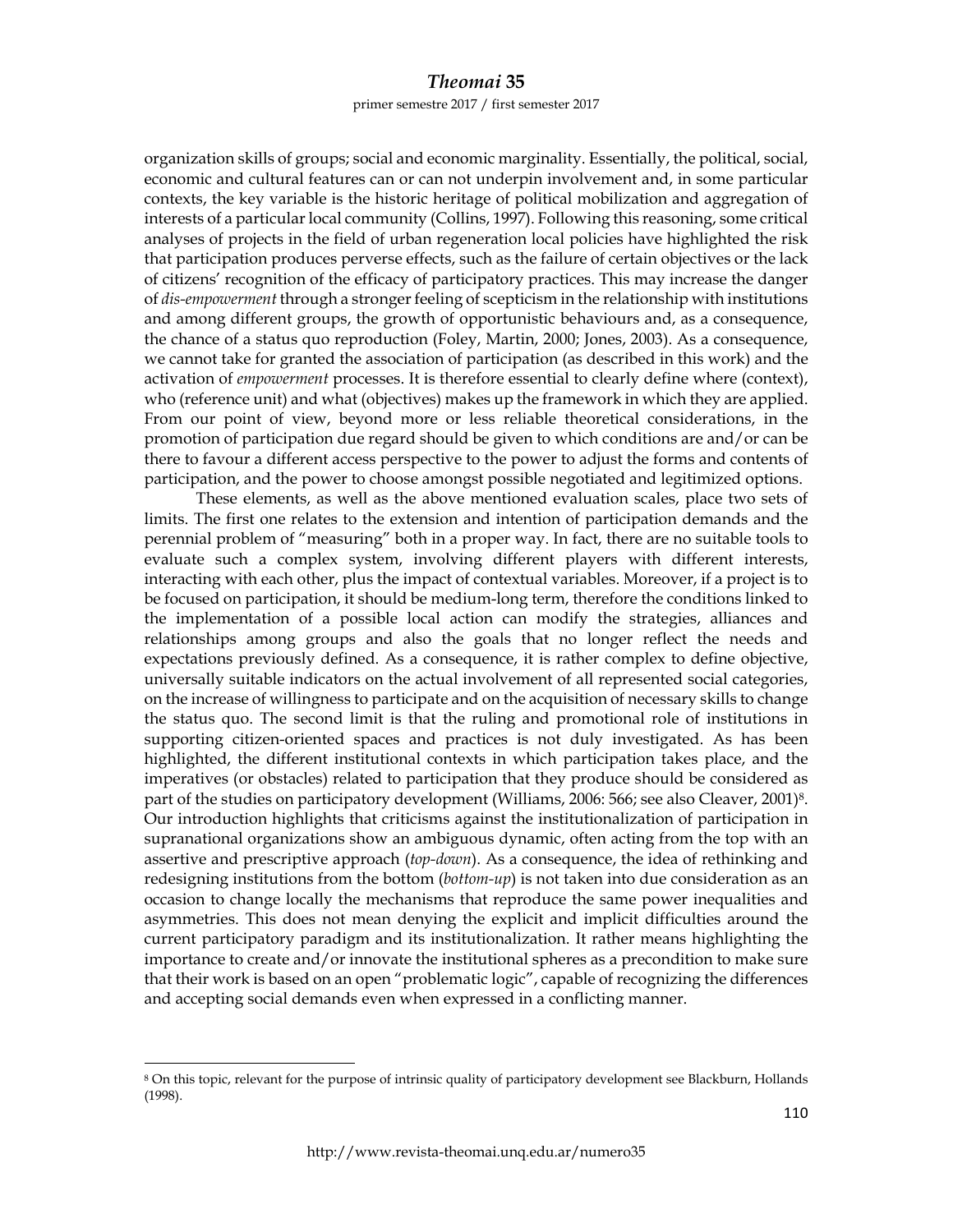primer semestre 2017 / first semester 2017

#### **3. The role of institutions and the participatory paradigm**

What do we mean when we evoke institutions? The sociological thought with its tradition has described institutions as the entrenchment of practices and routines producing and reproducing over time constraints and possibilities for collective and individual action9. Based on this line of thinking, we can say that institutions are common assets, as they are distinguished by non-exclusion and by the possibility of being available to everyone.

For the purpose of the logic proposed here, by public institutions we mean those usually identified with the state and its administrative forms, in their local manifestations (Donolo, 1997), therefore the debate will focus on a specific social and historical form of institutionalization.

The prefiguration of the public dimension is instrumental to the hypothesis, referred to above, of a correlation between the community's actual participation and the planning and implementation of "good" public institutions.

Following Donolo's analysis, the *institutional building* consists of two main levels: the aggregation of preferences chosen among competing alternatives and the negotiation among the conflicting interests expressed by the social actors (Donolo, 1997: 41). This building shows the connotation of exchange, decision and goal sharing reflecting the ideal of active participation, responsible for a multitude of players.

Resuming the discussion on the relationship between *agency* and *structure*10, we can imagine the institution to represent the architecture, or structured space, within which the grammar of citizens' action is outlined, as a limit and/or opportunity. Obviously, since the power to influence the preferences and interests of those groups with the larger number of symbolic and material resources is an issue that keeps re-emerging, we are talking about a conservative grammar rather than "generative" of chances for the redistribution of power. As thoroughly discussed, in certain contexts characterized by the privatization of collective interests, institutions are weak and unable to play an efficient regulatory-legislative role, an expression of rational choices agreed upon by the citizenship as a whole11. Another significant element is the capability of institutions to learn, as (according to Donolo) they make it possible to conceive new and more appropriate subject thematizations in the social and political process, they cooperate in the *problem setting* with their own organizational cognitive and legislative resources, they offer better chances to solve the emerging problems, they take rights, endowments and public assets reproduction more seriously and they put their own citizens into a social environment marked by more responsibility and proper behaviours (Donolo, 1997: 213).

Logically, the more institutions are open to grant spaces and participation occasions, the more likely it is that a co-learning dynamic between institutions and stakeholders becomes more important and stronger. On this subject, it may be useful to represent by means of a double entry table the outcome, in terms of democratic systems, of the crossing between opening and closure of the participating arena and the public institutional arena (see table below).

<sup>9</sup> On institutions and the institutionalization process in the field of sociological tradition, see Berger, Luckmann's founding essay (1966); for a debate focused on "public" institutions to which we will repeatedly refer to, see Donolo (1997).

<sup>10</sup> On this point, see Giddens' recursive model (1990).

<sup>11</sup> Corruption and private forms of public assets weaken and delegitimize the public institutions; in that respect, without going too far, Italy is a paradigmatic case.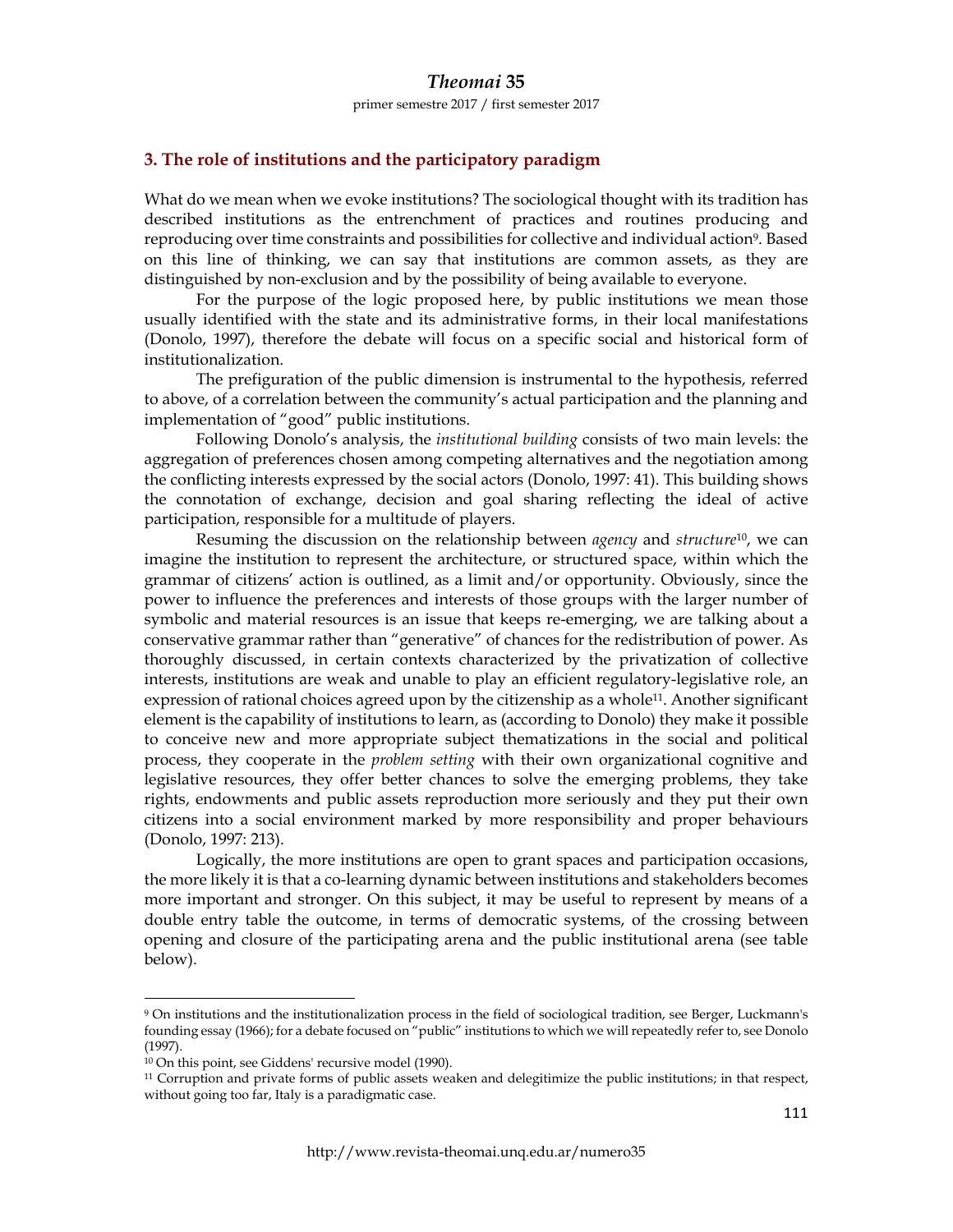primer semestre 2017 / first semester 2017

|                      |        | Participatory |        |
|----------------------|--------|---------------|--------|
|                      |        | arena         |        |
| Public institutional |        | Open          | Closed |
| arena                |        |               |        |
|                      | Jpen   |               |        |
|                      | Closed |               |        |

*Table 1 - Models of democratic arenas* 

Such a schematization, despite being simpler than reality from a cognitive perspective, can help understand the operative importance of the role and function of public agencies/institutions in configurating participation.

The crossing actually shows four ideal-typical democracy models: in situation A we achieve the ideal of direct democracy, within which learning is reciprocal and actively participating citizens take part in a dialectic with the institution, which supports their expression and welcomes their demands as resources and not as obstacles. Situation B represents a mode in which institutional openness faces an established social apathy. This situation offers the ground to understand those cases in which the institutional actor puts forward a progressive project but is hindered in its objectives by a conservative society, dominated by culturally established hierarchies tending to exclude certain individuals (such as the caste system). Situation  $C$  is the classic representation of society's emerging demand through conflict and mobilization, that does not find an immediate response within the institutional arena and that can bring about the stiffness of the actors, or a gradual recognition that can change the boundaries of representation and citizenship. A relevant example of this, with some obvious differences, can be the time when collective movements played a central role, described at the beginning of this work. Lastly, D is an example of the lack of democratic systems in favour of authoritarian forces that deny and repress dialogue.

A further step in this direction is the next table (table 4), within which the openness and/or closure are represented by means of the participation scale mentioned above and the possibility to think of institutionalization as the space where action can take place.

| Non participation                                                          | Tokenism                   | Citizen power                    |  |
|----------------------------------------------------------------------------|----------------------------|----------------------------------|--|
| Placation                                                                  | Consultation<br>Engagement | Transformation                   |  |
| ∕Ւ                                                                         |                            | ∕Ւ<br>Æ                          |  |
| Manipulation Information                                                   | Involvement                | Self-mobilization<br>Empowerment |  |
| Closed space                                                               | Invite space               | Inclusive space                  |  |
| Power over<br>$\mathbf{D} = \mathbf{1} + \mathbf{A} \mathbf{A} \mathbf{A}$ | Power over                 | Power to                         |  |

*Table 2 – Participation scale and participation spaces* 

<sup>(</sup>Source: Penderis, 2012)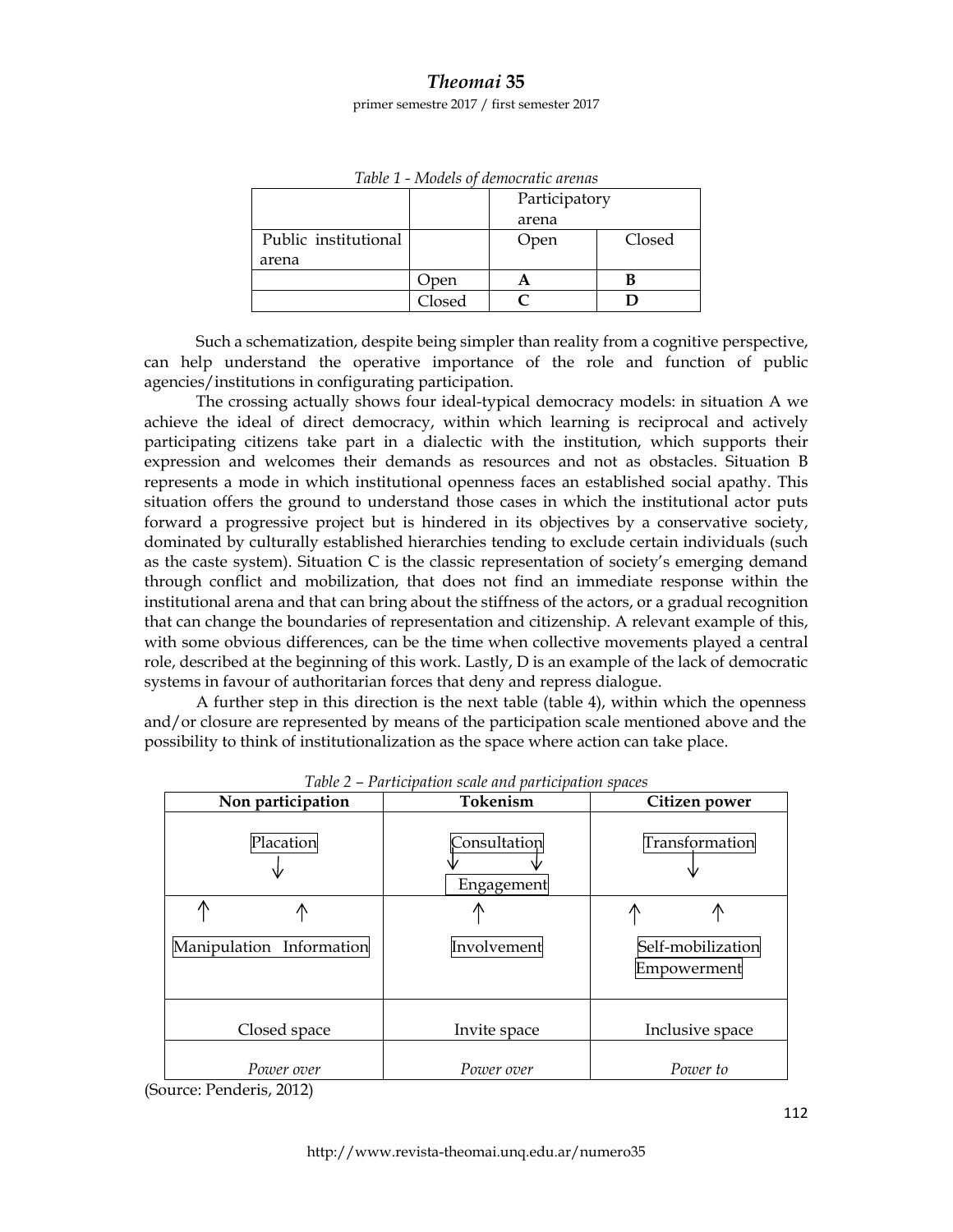primer semestre 2017 / first semester 2017

In the first panel, non-participation precludes the direct involvement of citizens, groups and individuals; consequently the institutional space is closed and keeps the balance of power unchanged.

In the second panel, the situation changes (however slightly): institutions are expected to invite the stakeholders to play a consultative role in an institutionally defined planning stage, in a perspective of consensus and legitimization. Vice versa, in the third panel, space opens up and becomes "inclusive", putting in place the conditions for the transformation of reality, supporting mobilization and redistributing the decision-making powers of citizens and subordinate individuals.

When describing an evident positive dialectic between "good institutions" and "good participation" it is important not to over-simplify reality. Many research papers carried out in different countries in the North and the South of the world clearly show diverse situations determining, promoting and stating different integration models between open public arenas and marginalized communities, not always leading to positive outcomes (see Cornwall, Cohelo, 2007). The idea of transferability of the so-called *best practices* from one context to the other should therefore be rejected, without a critical analysis of the presence/lack of institutional agencies, their quality level and the ability of citizens to get organized and to mobilize for their own rights.

Participation as a public and collective action model always starts from scratch, regardless of its codification through field experience, meaning that its achievement will definitely need a thoughtful and careful scrutiny of citizenship spaces, offered both from the side of institutions and from the side of the involved social categories.

However, it is rather difficult to theorize that the fight against exclusion and *disempowerment* can be pursued without creating and redesigning public institutions, prepared to be flexible, *responsive* and *accountable* in front of the community, groups and movements. The latter too will have to aim at a change of their own structures, which tend to preserve unequal relationships and current hierarchies, making use of an available, inclusive political and action space.

The priority of setting up and implementing inclusive programs and policies is not only to achieve specific goals through a bottom-up strategy, but also to change the relationship between public actors and social actors, to make new institutional participatory practices capable of strengthening the political and claiming features (and/or spaces). In other words, any possible conflict is recognized for its legitimacy and opportunities to offer a different perspective of choices and priorities.

#### **Conclusions**

The extensive exchange of ideas on the participatory turn in neo-liberal strategies for the "management of exclusion" (governance) processes and growing inequalities brings about many doubts on its efficacy. For example, on the social, economic and cultural level in the south of the world, a large number of endogenous and exogenous variables generates backwardness.

The idea that participatory practices, implemented by NGOs' operators and experts, or by the above mentioned international organizations co-responsible of the widespread poverty situation, can generate an actual reversal of the trend in the current division of labour is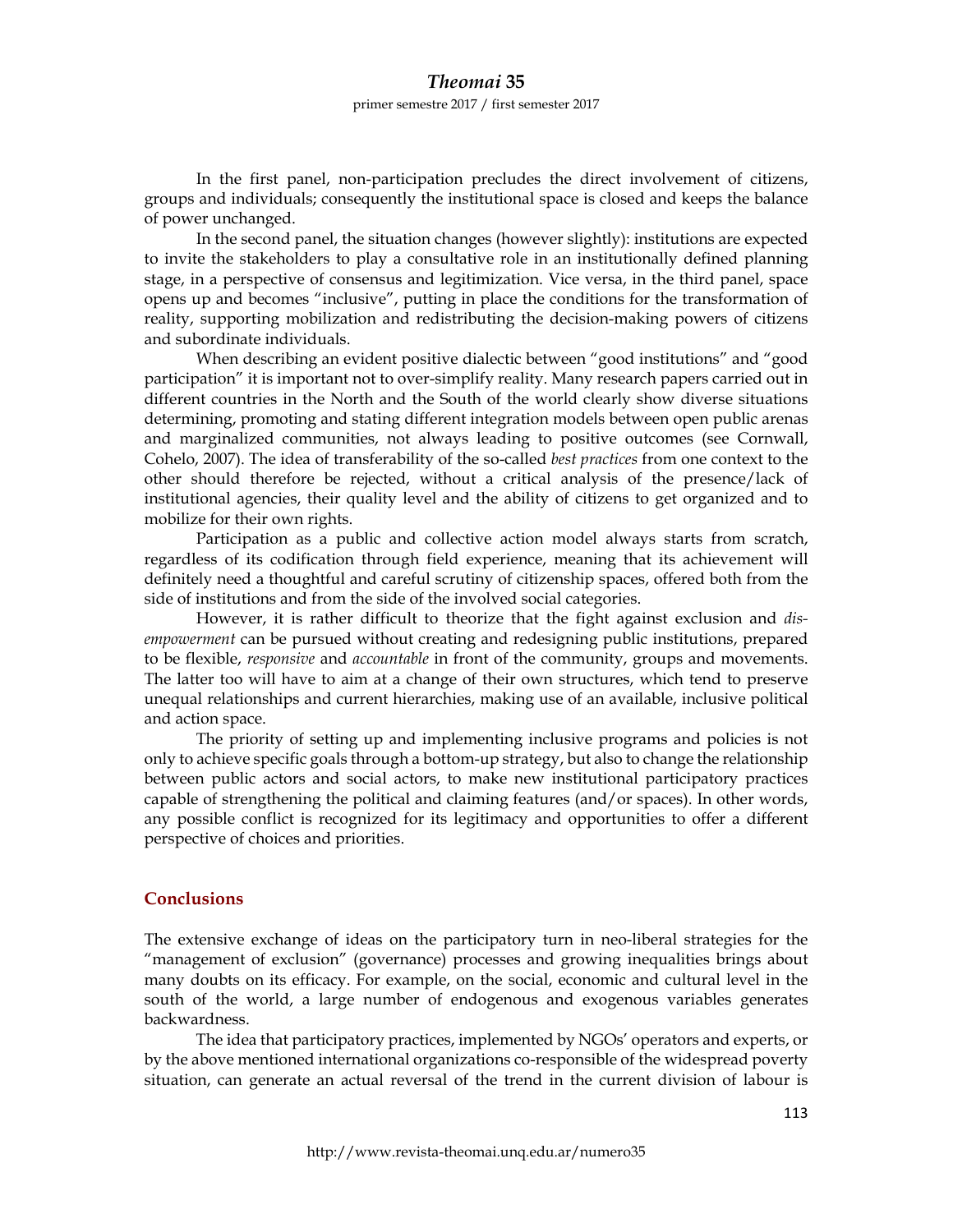#### primer semestre 2017 / first semester 2017

faulty12. The effort to intervene on survival conditions of certain local communities, for example access to drinking water, is still the ultimate and compulsory goal in the field of aids. Emergency proves to be a destabilizing factor within the plans to implement participation actions, in the terms described so far. In these cases, the idea is not to contribute to the *empowerment* of the so-called "earth's rejects", but to contribute, even slightly, to the reduction of poverty's devastating effects.

Quoting Isahia Berlin's well-known distinction, it is appropriate to act both on negative liberty ("liberty from" privations), and on positive liberty, i.e. the "liberty to" play my own citizen's role and to express my individuality (Berlin, 1989). Inevitably, the two liberties overlap: where there is a lack of tangible assets, it is easy to notice an absolute lack of citizenship and democracy.

As a consequence, most studies on participation refer to specific contexts in which conditions of marginality offer the possibilities of association, mobilization, and claim of rights.

Once again, to implement a plan for the direct involvement of a community it is necessary to assess the particular environment, and to understand whether the plan is feasible in respect of the principle of redistribution of the power to act and decide.

As noted, participating is not just a suitable verb for a rhetoric of good intentions. The work that needs to be done, wherever it can be accomplished, to promote such an approach is articulated on different levels and must necessarily face the difficulties of each one. As underlined, it is not enough to adopt a technical rationality and apply it without any distinction to prefigure a sort of actual change in the order of inequalities and to extend the boundaries of citizenship. Such a vision basically complies with the ethnocentricity of the western world that finds answers to problems through expert knowledge, an approach about which many doubts have been raised within western democracies<sup>13</sup>. It is right to remark participation's tyranny and its new role within the European welfare state and international institutions intervention criteria, however the issue is still open to interpretations and analyses.

Does participatory practice still represent a significant operational mode despite its weaknesses and the obstacles it faces? Can the contrasting outcomes of local development projects and social policies alone prove its inefficacy in transforming the structural conditions of exploitation and exclusion? In order to recognize, or at least adequately treat the importance and scope of the connected problems, the answers to these questions are not univocal.

It is obvious that participation, especially when bound from above, proves to be inadequate in respect of its potentially emancipatory, political and conflictual nature, however it must not be forgotten that strategy reversals can take place, opening the debate on the established order (see Foucault, 1991). Essentially, it has to be taken into account that active resistances may develop, deeply changing the operational and decision-making prerequisites on the one side, while mobilizing in favour of the denied citizens' rights and spaces on the other.

The overview given so far does not comply with neo-institutionalism's theoretical assumptions, thus a sort of institutional absolutism appears, which is nevertheless important

<sup>&</sup>lt;sup>12</sup> This does not take into consideration the emerging, or active long-term, conflicts in the South of the world, most often tacitly and/or explicitly supported by those governments that call for the participation of the excluded in the international settings. A thoughtful reflection on this evident contradiction would be appropriate.

<sup>13</sup> On the role of experts and of the technical-scientifical knowledge in public controversies, see Pellizzoni (2012). Also see Beck's reflections on risk society (2000).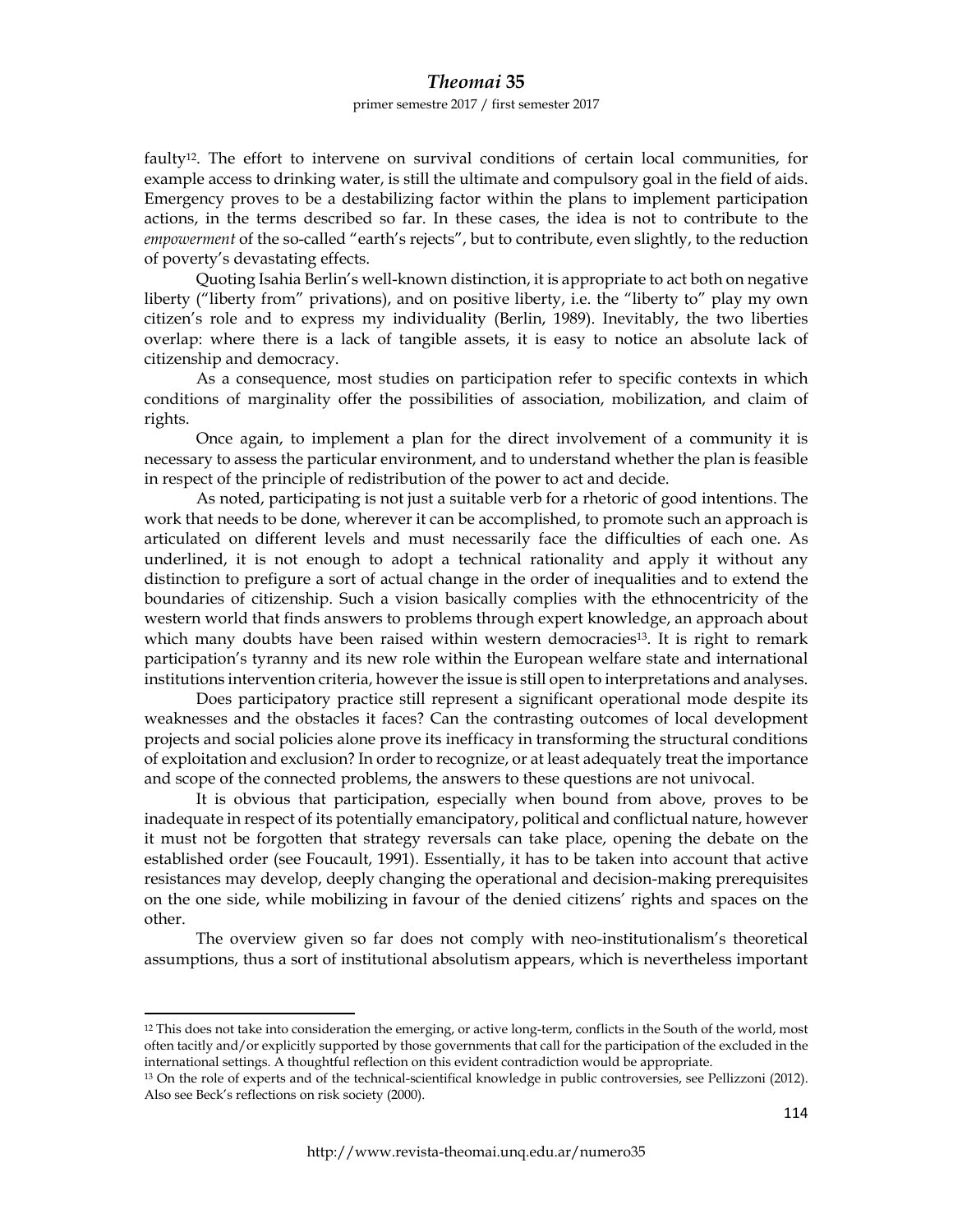primer semestre 2017 / first semester 2017

to understand organizational and social dynamics in general14. Analyses show that the regulatory and legislative criteria of institutions are determined by exchanges, mutual learning, adjusting and innovation. In the case of public institutions, these assumptions are fundamental to pursue governmental inclusive and open instruments. Even more so in situations where local institutions show their dark side or are absent. Basing an intervention on participation increases its efficacy if it goes along with the institutional building of new political practices, new spaces for the negotiation of interests, new chances of co-learning (Cornwall, Coehlo, 2007). Going back to some of the observations made above, the unpredictability of participated planning can be dealt with and managed within government institutions characterized by the openness to change. This ideal configuration, although marked by obstacles in its application to the real world, brings about trust in the system, which is a necessary precondition for cooperation and transformation actions (Roninger, 1992). Finally, it could be argued that the establishment, at a local level of this democratic approach, affects the neo-liberal macro policies, strengthening the goals of participated development programs and spreading a plausible and viable alternative example even further.

#### **Bibliography**

- ALIETTI, Alfredo: "*La retorica della partecipazione*", in A. AGUSTONI, a cura di, **Comunità, ambiente e identità locali**. Franco Angeli, Milano, 2005, pp. 187-202.
- ARNSTEIN, Sherry R.: "*A Ladder of Citizen Participation*", **Journal of American Institute Planners**. 1969, vol. 35, pp. 216-224.
- ATKINSON, Rob: "*Discourse of Partnership and Empowerment in Contemporary British Urban Regeneration*", in **Urban Studies**. 1999, 36 (1), pp. 59-72.
	- \_\_\_\_\_\_\_\_\_\_ COPE, Steven: "*Community Participation and Urban Regeneration in Britain*", in P. HOGGET (ed.), **Contested Communities**. The Policy Press, Bristol, 1997.
- BALDUCCI, Alessandro: "*Progettazione partecipata tra tradizione e innovazione*", **Urbanistica**. 1995, n. 103, pp. 113-116.
- BALIBAR, Etienne: **Cittadinanza**. Bollati Boringhieri, Torino, 2012.
- BAUMAN, Zygmunt: **Le sfide dell'etica**. Feltrinelli, Milano, 1996.
- BERGER, Peter L., LUCKMANN, Thomas: **La realtà come costruzione sociale**. Il Mulino, Bologna, 1966.
- BECK, Ulriche: **La società del rischio**. Carocci, Roma, 2000.
- BERLIN, Isaiah: **Due concetti di libertà**. Feltrinelli, Milano, 1989.
- BLACKBURN, James and HOLLAND, John (eds): **Who Changes? Institutionalizing Participation in Development***.* Intermediate Technology Publications, London, 1998.
- BURNS, Danny, HAMBLETON, Robin and HOGGET, Paul: **The politics of decentralisation: revitalising local democracy**. Basingstoke, MacMillan, 1994.
- CASTEL, Robert: **Le metamorphoses de la questione sociale**. Fayard, Paris, 1995.
	- \_\_\_\_\_\_\_\_\_\_ **L'insicurezza sociale**. Einaudi, Torino, 2004.

- CERI, Paolo: "*Partecipazione Sociale*", **Enciclopedia delle Scienze Sociali**. Treccani, Roma, 1999.
- CLEAVER, Frances: "*Paradoxes of Participation: Questioning Participatory Approaches to Development*", in **Journal of International Development**. 1999, 11, pp. 597-612.

<sup>14</sup> For an introduction to this theory including empirical examples, see Powell, Di Maggio (2000).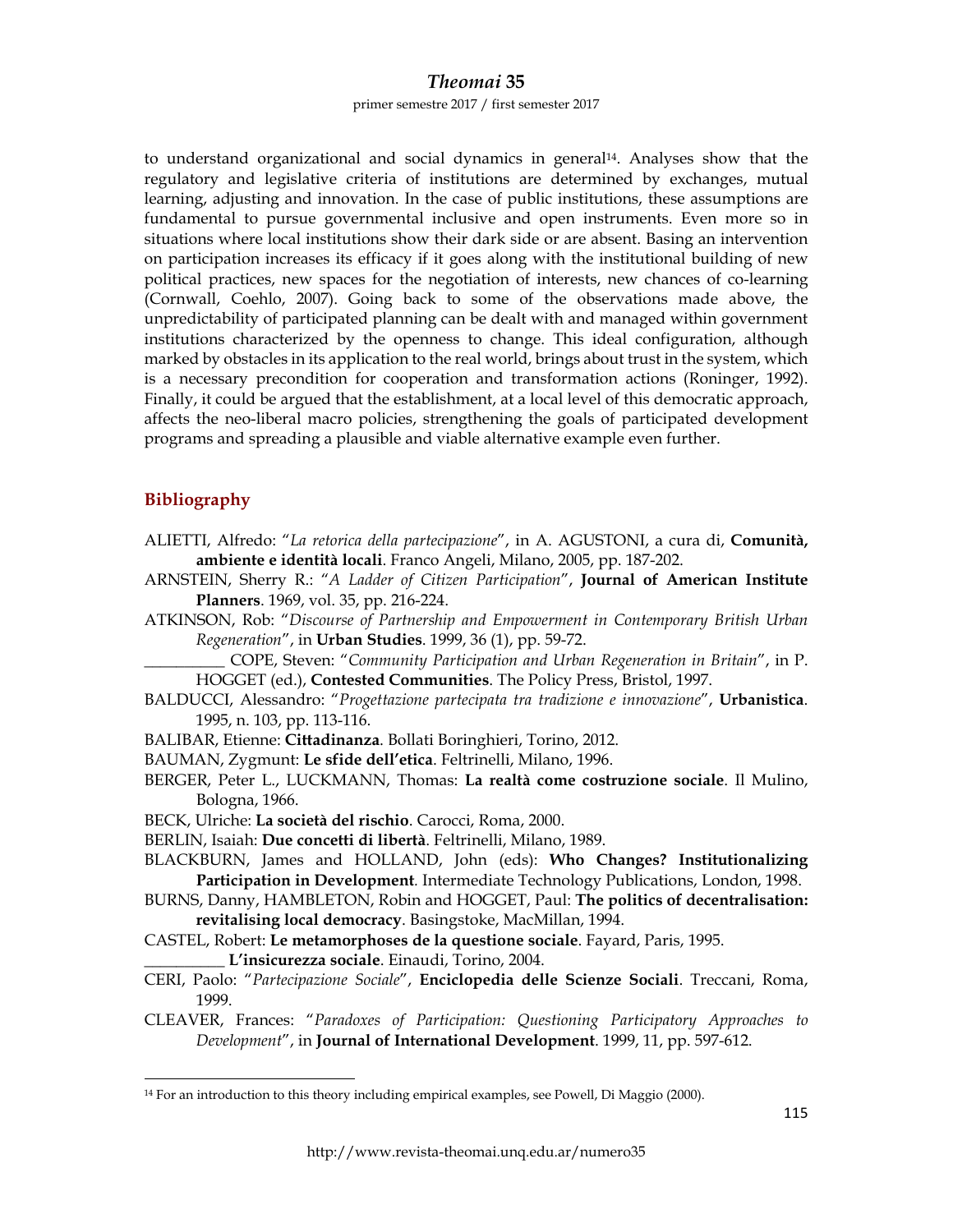#### primer semestre 2017 / first semester 2017

\_\_\_\_\_\_\_\_\_\_ "*Institution, Agency and The Limitations of Participatory Approaches to Development*", in B. COOKE, U. KHOTARI (eds.), **Participation: The New Tyranny?** Zed Books, London, pp. 36-55, 2001.

- COLLINS, Chik: "*The Dialogics of Community: Language and Identity in a Housing Scheme in West of Scotland*", in Paul Hogget (ed.), **Contested Communities**. The Policy Press, Bristol, 1997.
- COOKE, Bill and KHOTARI, Uma (eds.): **Participation: The New Tyranny?** Zed Books, London, 2001
- CORNWALL, Andrea: **Making Spaces, Changing Places: Situating Participation in Development**. Institute of Development Studies Working Paper 170, 2002.
	- \_\_\_\_\_\_\_\_\_\_ COELHO, Vera S. (eds.): **Spaces for Change? The Politics of Participation in New Democratic Arena**. Zed Books, London, 2007.

\_\_\_\_\_\_\_\_\_\_ JEWKES, R.: "*What is The Participatory Research?*", in **Social Science and Medicine**. 1995, 7, pp. 1667-1676.

- DONOLO, Carlo: **L'intelligenza delle istituzioni**. Feltrinelli, Milano, 1997.
- DONZELOT, Jacques, EPSTEIN, Robert: "*Se la partecipazione è una scala di otto gradini*", in **Animazione Sociale**. 2006, n. 12, pp. 49-62.
- FOLEY, Paul and MARTIN Steve: "*A New Deal for the Community? Public Participation in Regeneration and Local Service Delivery*", **Policy & Politics**. 2000, vol. 28, n. 4, pp. 479- 491.
- FOUCAULT, Michel: "*Govermentality*", in G. BURCHELL, C. GORDON, P. MILLER, eds, **The Foucault Effects: Studies in Governmentality**. University of Chicago Press, Chicago, 1991.
- GIDDENS, Anthony: **La costituzione della società**. Edizioni di Comunità, 1990.
- HICKEY, Sam, MOHAN, Giley: "*Relocating Participation within Radical Politics of Development*", in **Development and Change**. 2005, 36 (2), 237-262.
- HOGGET, Paul (ed.): **Contested Communities**, The Policy Press, Bristol, 1997.
- IAP2: **Spectrum of Public Participation**. International Association for Public Participation, Thornton, Co., 2007.
- JESSOP, Bob: "*Liberalism, Neoliberalism and Urban Governance: A State-Theoretical Perspective*", in T. BRENNER, N. THEODORE, eds., **Space of Neoliberalism, Urban Restructuring in North America and Western Europe**. Blackwell, Oxford, pp. 105-125, 2002.
- JONES, Peris S.: "*Urban Regeneration's Poisoned Chalice: Is There an Impasse in (Community) Participation-Based Policy?*", in **Urban Studies**. 3, 2003, pp. 581-601.
- LE GALÈS, Patrick: **European cities, social conflicts and governance**. Oxford University Press, Oxford, 2002.
- LYONS, Michal, SMUTS, Carin and STHEPHNES, Anthea: "*Participation. Empowerment and Sustainability: (How) Do the Links Work?*", in **Urban Studies**. 2001, 38 (8), pp. 1233-1251.
- MOINI Giulio: **Teoria critica della partecipazione. Un approccio sociologico**. Franco Angeli, Milano, 2012.
- PELLIZZONI, Luigi (a cura di): **Conflitti Ambientali. Esperti, politica e istituzioni nelle controversie ecologiche**. Il Mulino, Bologna, 2011.
- PENDERIS, Sharon: "*Theorizing Participation: From Tyranny to Emancipation*", **The Journal of Africa and Asian Local Government Studies**. 2012, 1 (3), pp. 1-25.
- PIZZORNO, Alessandro: **Le radici della politica assoluta**. Feltrinelli, Milano, 1993.
- POWELL, Walter, DI MAGGIO, Paul (a cura di): **Il neoistituzionalismo nell'analisi organizzativa**. Edizioni di Comunità, Torino, 2000.